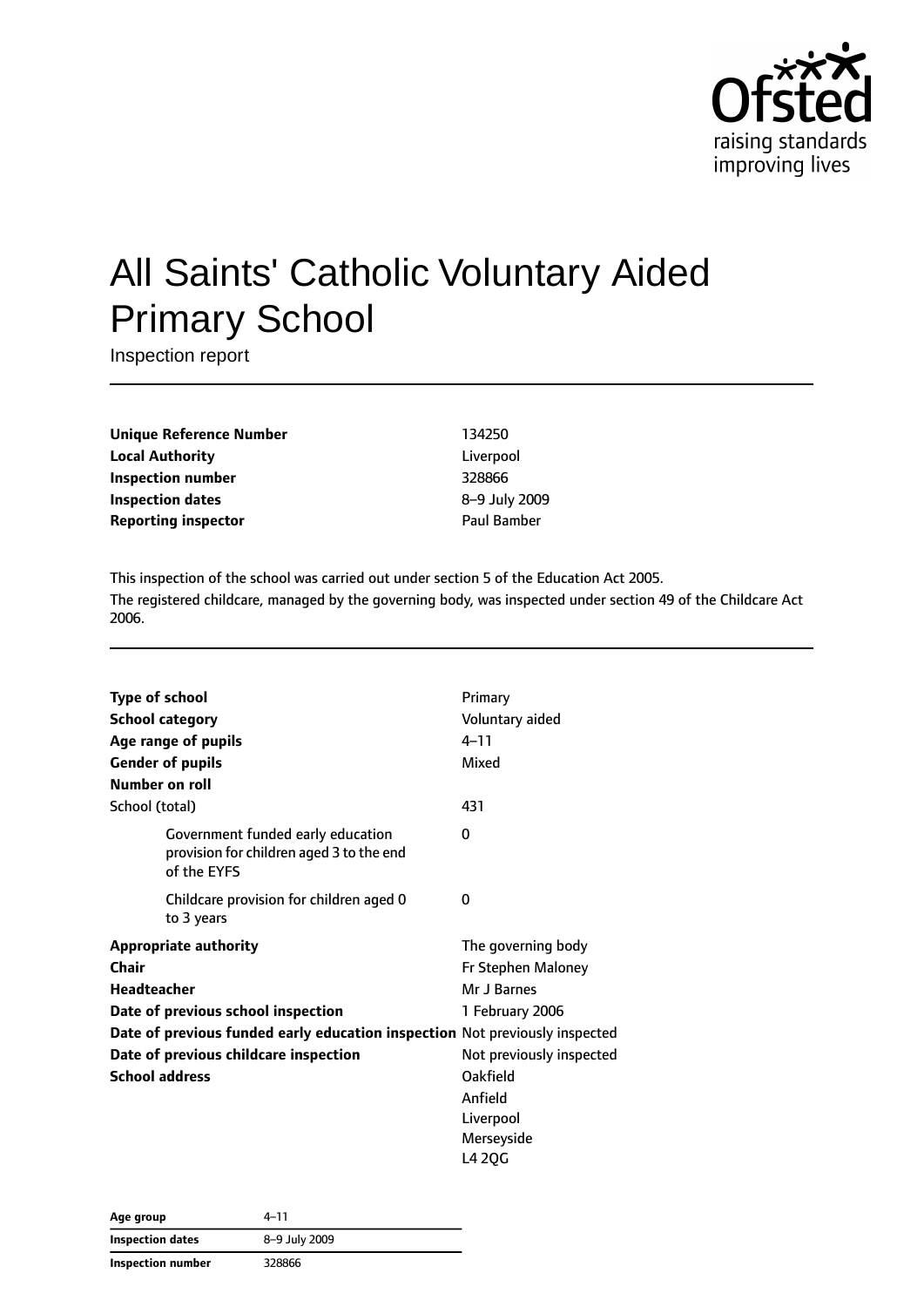**Telephone number** 0151 2639561 **Fax number** 0151 2639561

| Age group         | 4-11          |
|-------------------|---------------|
| Inspection dates  | 8-9 July 2009 |
| Inspection number | 328866        |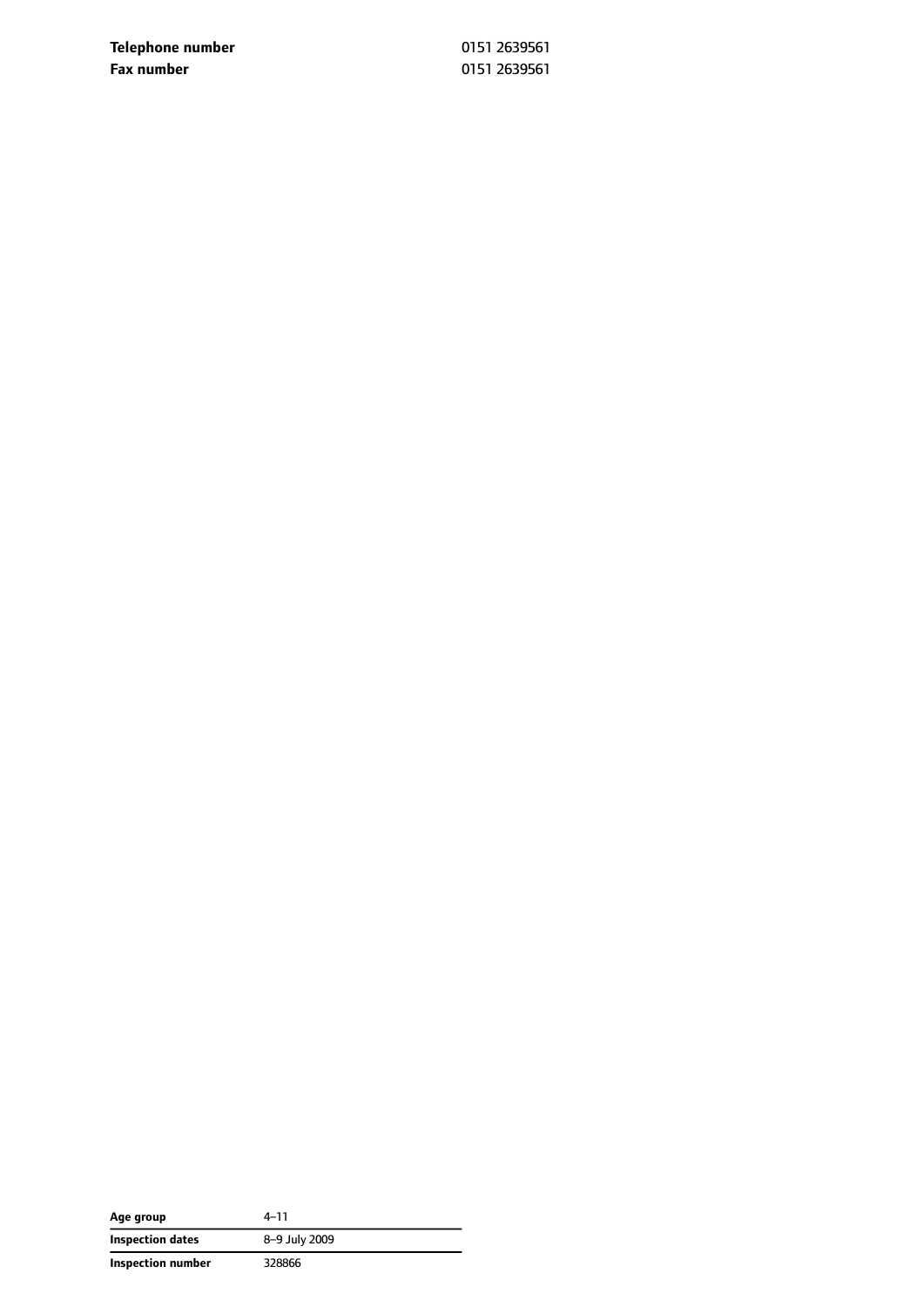.

<sup>©</sup> Crown copyright 2009

Website: www.ofsted.gov.uk

This document may be reproduced in whole or in part for non-commercial educational purposes, provided that the information quoted is reproduced without adaptation and the source and date of publication are stated.

Further copies of this report are obtainable from the school. Under the Education Act 2005, the school must provide a copy of this report free of charge to certain categories of people. A charge not exceeding the full cost of reproduction may be made for any other copies supplied.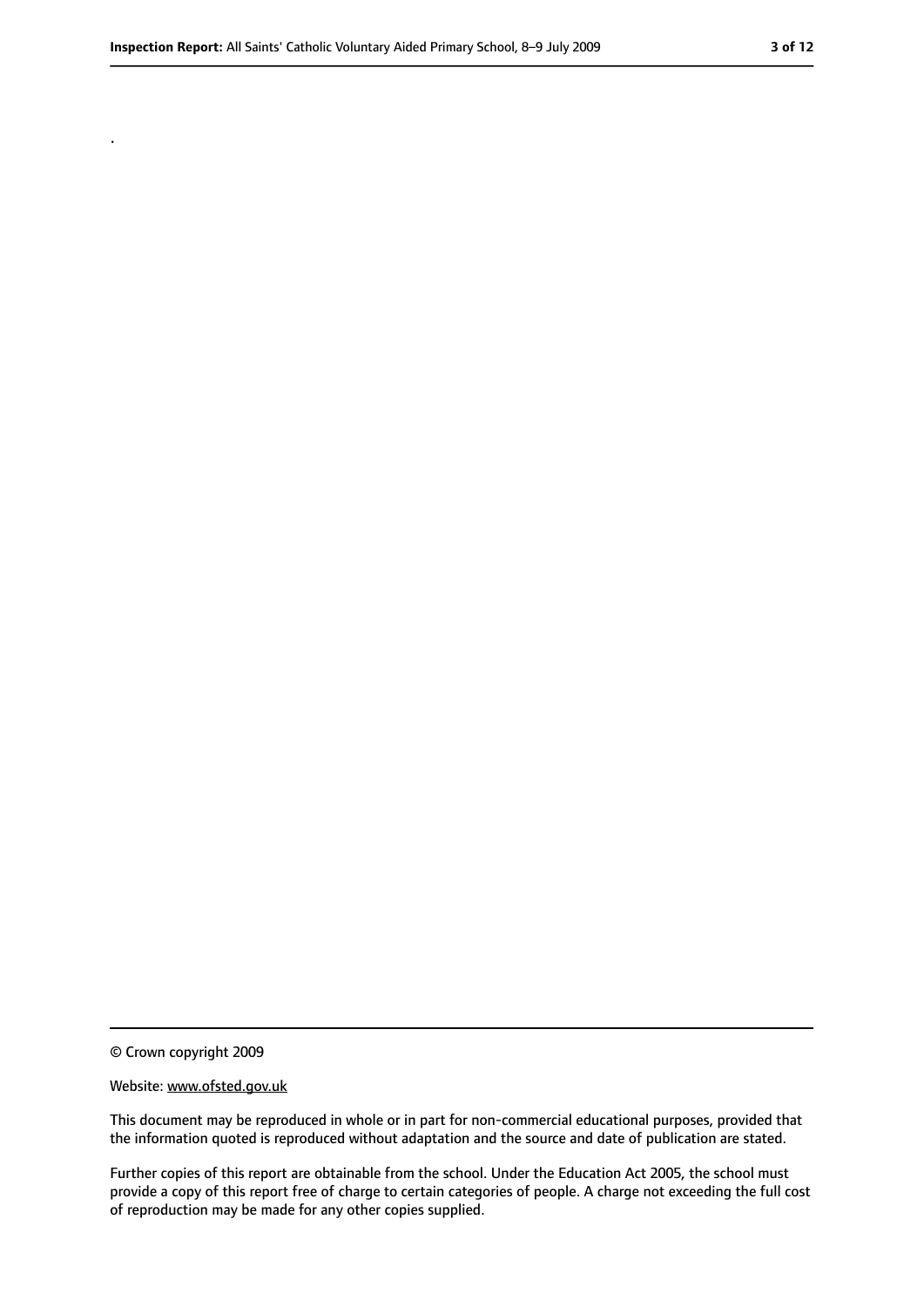# **Introduction**

The inspection was carried out by three additional inspectors.

### **Description of the school**

Many of the pupils who attend this much larger than average size school live in an area of considerable social and economic disadvantage. A smaller than average proportion is from a minority ethnic background. Of these a smaller than average percentage speaks English as an additional language. The percentage of pupils with learning difficulties and/or disabilities is above average. The school contains a Resourced Provision for Severe Learning Difficulties for up to 16 pupils. Around twice as many pupils than normal are entitled to claim a free school meal.

The school's provision for the Early Years Foundation Stage consists of Nursery classes, one in the morning and one in the afternoon, and two Reception classes. The school also manages Anfield Children's Centre but this provision is not subject to this inspection and will be reported on separately. There is a breakfast club and after-school club which provide extended care for pupils. The school has the National Healthy Schools Award, is a Fair Trade school and in receipt of the Basic Skills Quality Mark. Following amalgamation of the separate infant and junior schools to form one school in 2003, the two departments moved to a shared site in July 2008.

### **Key for inspection grades**

| Grade 1 | Outstanding  |
|---------|--------------|
| Grade 2 | Good         |
| Grade 3 | Satisfactory |
| Grade 4 | Inadequate   |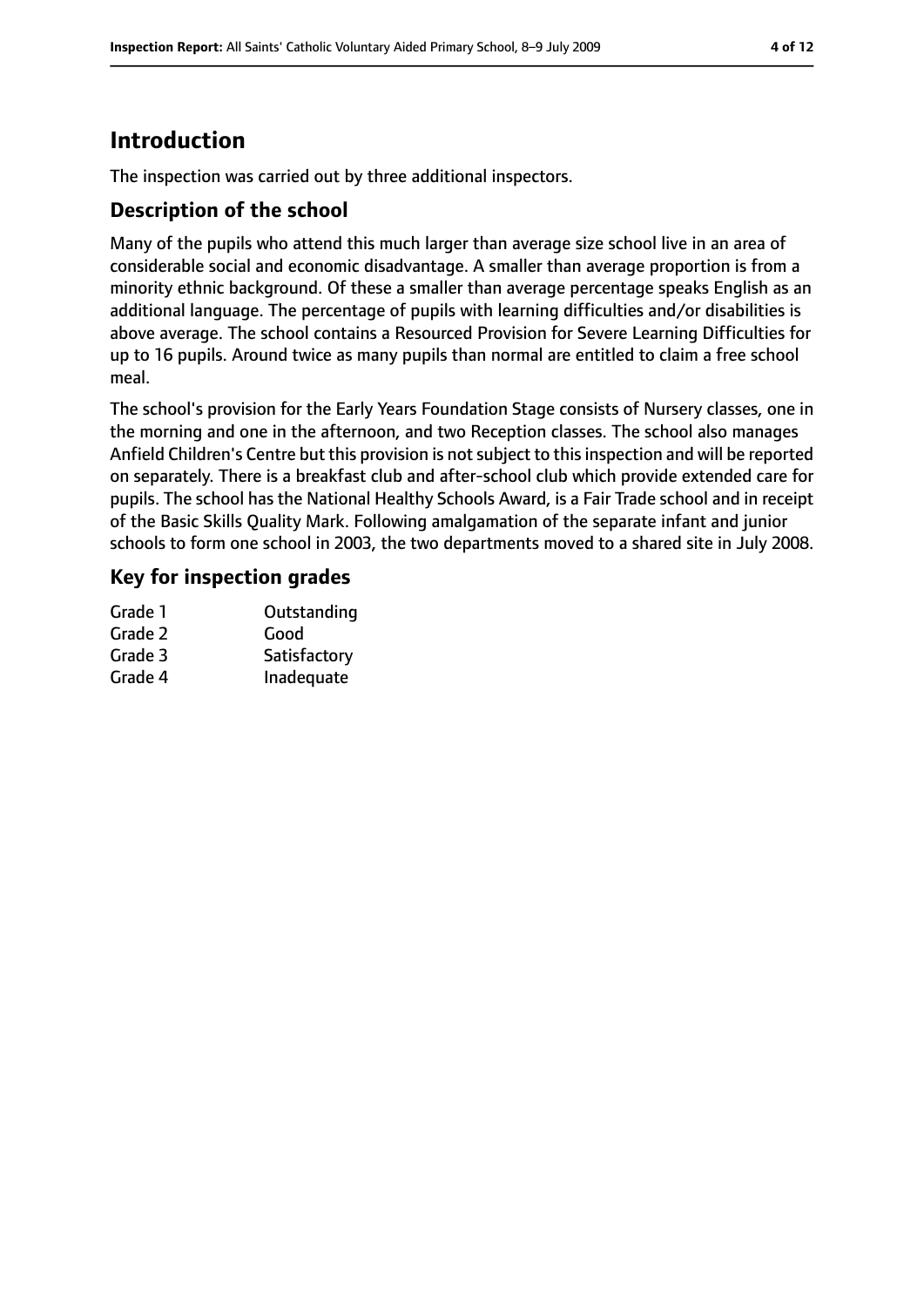# **Overall effectiveness of the school**

#### **Grade: 2**

Thisschool gives pupils a good all round education. The leadership team, together with effective governors, has managed the consolidation of the amalgamated infant and junior schools onto one site extremely well. Parents are very happy with the school's work. Typically they comment: 'All Saints is very welcoming; leaders, teachers and support staff are always willing to help and support parents and children.'

Pupils achieve well overall. In the Early Years Foundation Stage, children make good progress from below and sometimes well below expected starting points. However, the small outdoor area for Nursery children does not give them sufficient scope for extensive outdoor learning. Although progress, especially that of boys, slows in Key Stage 1, it picks up again in Key Stage 2. As a result, pupils achieve well overall and leave Year 6 with broadly average standards. Nevertheless, throughout the school, standards are below average in English and the standards boys reach by Year 2 are not high enough.

Pastoral care is outstanding and contributes significantly to pupils' strong sense of well-being and to their very positive attitudes to learning. The excellent partnerships the school has forged with the Children's Centre, with the church, with parents and with other local organisations, have helped pupils develop very well spiritually, morally, socially and culturally. Pupils are polite and welcoming, support each other very well and leave the school as responsible and concerned young citizens.

Teaching is good and, combined with an increasingly creative and relevant curriculum, serves most pupils' needs well. The best teaching, some of which was outstanding, involves pupils actively in learning and has high expectations of their ability to take independent decisions and to show initiative. Pupils thoroughly enjoy the many enrichment activities available. These include visits and visitors, instrumental tuition, French teaching and a wide range of after-school or lunchtime clubs. The curriculum provided for pupils in the resourced centre who have severe learning difficulties is very well suited to their needs and exemplifies the extremely inclusive nature of the school. In the mornings, these pupils join mainstream classes and are enabled to play a full part in lessons because they are skilfully supported by dedicated support staff. During the afternoons they follow a tailored curriculum which promotes their basic academic and life skills very well. Staff know their children and families very well and work closely with parents to ensure that all pupils, but especially those who are more vulnerable, settle in quickly, play a full part in school life and enjoy learning. Overall attendance is broadly average. The school's attempts to reduce the amount of persistent absenteeism have not been as successful as it would wish and the rate still remains well above average.

The school has improved well since the last inspection, especially in using its detailed analysis of test data and tracking information to trigger appropriate interventions and support, in order to curtail underachievement. The only area in which the school has been less successful is enabling boys in Key Stage 1 to achieve better. Leaders and managers have tackled weaknesses in provision rigorously, instigating improvements in the quality of teaching and of the curriculum especially over the last year. There is a unity in the school now everyone is on the same site and the ambition to consistently improve is evident in all who work there. The school knows itself well and uses this knowledge to plan appropriately for specific improvements. Governors challenge and support the school in equal measure. There have been good improvements made since the last inspection and in pupils' achievements recently. Together with the effective way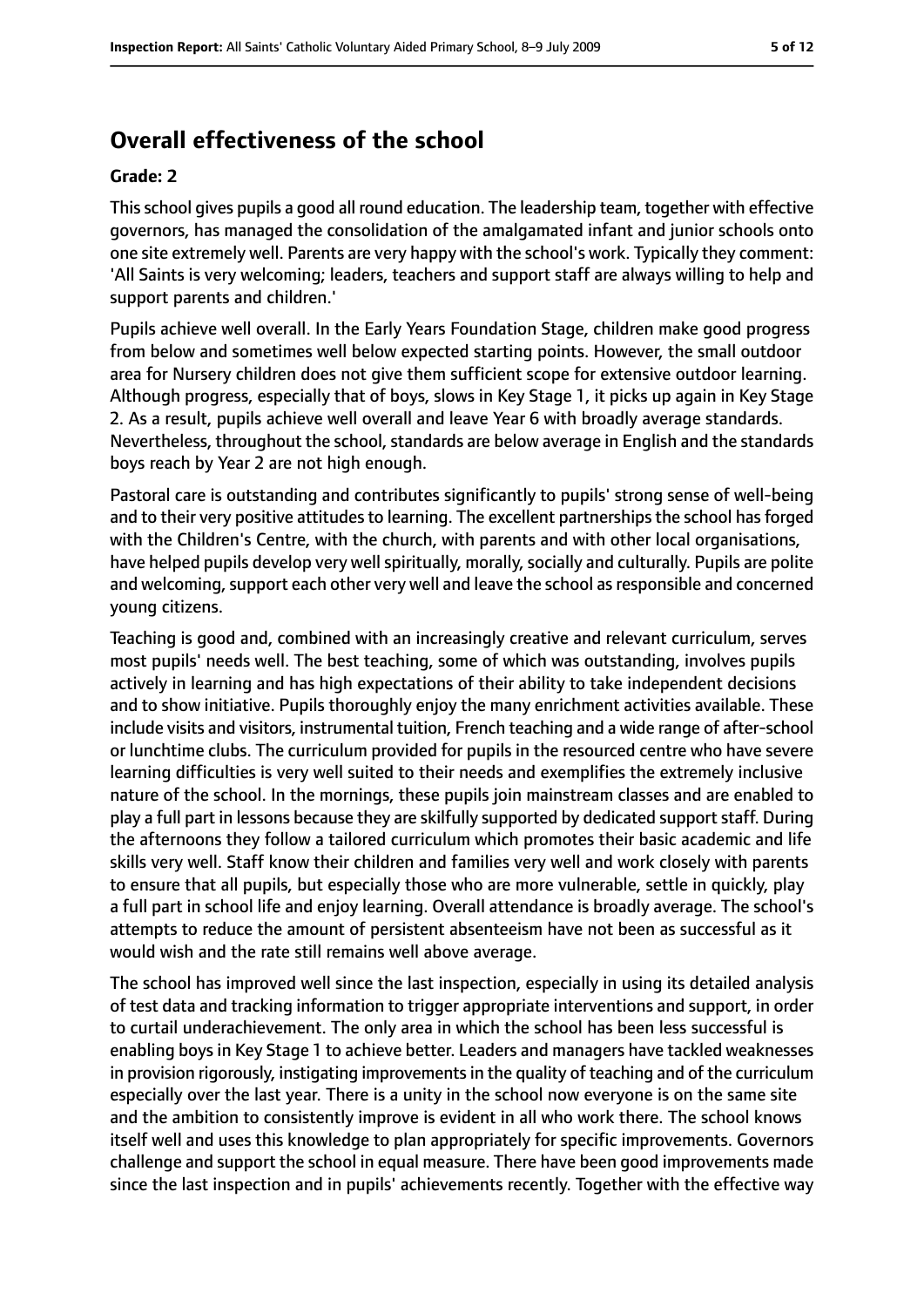in which leaders and managers have created one school, this indicates a good capacity for further improvement.

### **Effectiveness of the Early Years Foundation Stage**

#### **Grade: 2**

Good leadership and management ensure that provision in the Early Years Foundation Stage is good overall. Children enter Nursery with below and sometimes well below national expectations for their age particularly in language skills and personal development. They leave Reception with skills mainly in line with national expectations. Children have a positive attitude to learning and enjoy the activities in which they are involved. They respond well to the caring attitude of the staff and quickly follow adult requests. The children interact well with both adults and each other. Indoor provision is good and provides a stimulating environment in which to learn in both Nursery and Reception. While outdoor provision for Reception children is very good, with a wide range of resources, provision for those in the Nursery is only satisfactory, because the outdoor area is too small, limiting children's opportunities to learn outside. Teachers and teaching assistants work together to provide well planned activities and interventions to support all children. This planning reflects the children's own experience. For example, the two Reception classes – although working under the umbrella title of 'Our World' – are pursuing different aspects, for example, space and underwater. There is a good balance between child-initiated activities and those that are led by adults. Welfare requirements are met. There are excellent systems for children's transition, when entering Nursery, moving to Reception and moving to Year 1. Parents comment that staff are welcoming and provide them with the information to enable them to help their children settle well into Nursery.

### **What the school should do to improve further**

- Improve standards in English throughout the school, and raise the standards and achievement of boys in Key Stage 1.
- Improve the outdoor provision for children in the Nursery to enable them to learn and do more outside.
- Reduce the incidence of persistent absenteeism.

# **Achievement and standards**

#### **Grade: 2**

Achievement is good. Pupils enter Year 1 with overall skills that are broadly in line with national expectations, but lower in literacy and language. Overall, they make only satisfactory progress in Key Stage 1 because boys do not do as well as girls and their standards are well below average by Year 2. Girls make more rapid progress, particularly in reading. In Key Stage 2, all pupils make good progress and leave Year 6 with broadly average standards overall. Standards are average in mathematics and science but below average in English. Challenging targets that were set for the proportion of pupils attaining at the expected Level 4 and at the higher Level 5 have provisionally been met according to the unvalidated 2009 Year 6 national test results. Pupils with learning difficulties and/or disabilities and those who speak English as an additional language make good progress because of the school's very inclusive provision and sensitive, well focused support.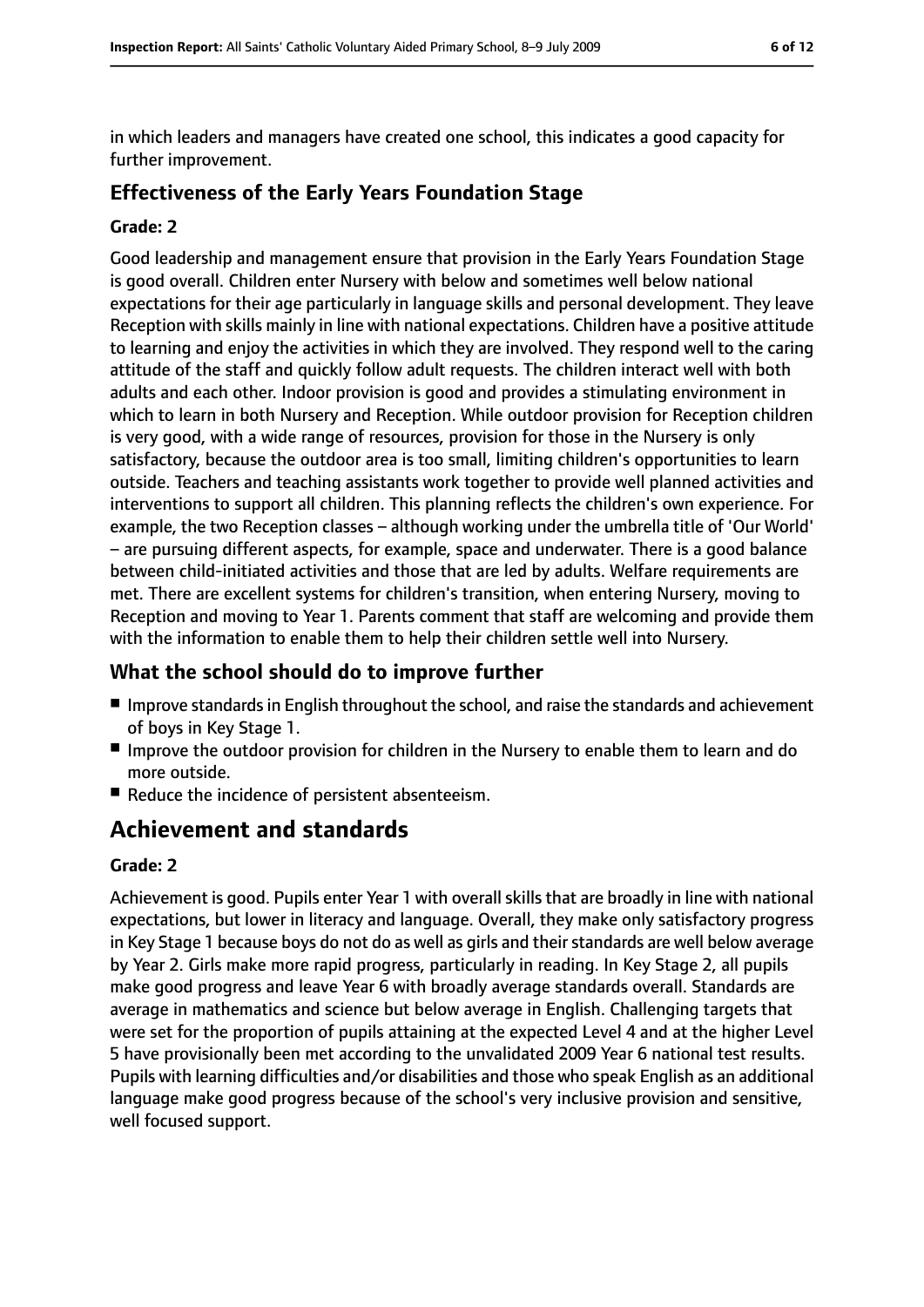# **Personal development and well-being**

#### **Grade: 2**

Pupils'social development is particularly strong. They behave well and are extremely supportive of each other in lessons and around the school. They accept responsibility willingly: for example, Year 6 pupils are attached to each class throughout the school to chat to and support pupils during the daily 08.30 to 09.00 settling in session. Pupils enjoy membership of the school council and of the enterprise team. They learn effective future work and life skills through writing applications to be members of these bodies, taking on roles as officers of committees and ordering, by telephone, extra stock from a local firm to replenish supplies in the healthy tuck shop they run. The latter exemplifies why the school has a national Healthy Schools Award. Pupils are well aware of and adopt safe practices around the school and their understanding of wider moral issues are cemented by participation in the Fair Trade programme. Attendance is broadly satisfactory but the proportion of persistent absentees is higher than in all and similar schools. Pupils enjoy learning and have positive attitudes both in lessons and to the many out-of-class activities on offer.

# **Quality of provision**

### **Teaching and learning**

#### **Grade: 2**

Teaching is good overall enabling pupils to achieve well. Its quality ranges from satisfactory to outstanding. Where teaching and learning are at their best, pupils are rapt in their attention, lessons are pacy and very productive. No time is wasted as pupils work with sustained concentration at tasks which challenge their different abilities. Work is relevant and pupils are actively involved and independent. In a very good lesson concerned with persuasive writing, pupils prepared laptop computers for others to research adverts in order to elicit ways in which companies try to sell their products through language and presentation. All were fascinated, fully involved and much effective learning took place. Where learning is no better than satisfactory, pupils are talked at for far too long as a whole class. This limits the time available for them to practise and apply existing or newly learned knowledge and skills and at the level of difficulty that matches their ability. Where teaching assistants are effectively deployed, their contribution to pupils' learning is significant, especially in supporting those who learn at a slower pace and find their work more difficult. This is particularly reflected in the support provided for pupils in the resourced centre. On some occasions, especially in those lessons when introductions go on for too long, teaching assistants are underused.

#### **Curriculum and other activities**

#### **Grade: 2**

Exciting initiatives in the curriculum have led to better opportunities for pupils, for example in music, modern foreign languages and enterprise. The newly introduced thematic, skills-based approach has had a positive effect on pupils' learning, but is not yet fully embedded. Enrichment opportunities are many and varied. The early morning provision encourages pupils to prepare for the day and is used by over half of them. Parents commented, 'They run in to school as soon as the gates open'. The extensive use of visits and visitors, for example the professional photographer who is working with pupils to produce books and photographs, enhances and extends their opportunities. Pupils comment that music is a strength of the school. They are encouraged to learn to play instruments and to join different bands and choirs, which perform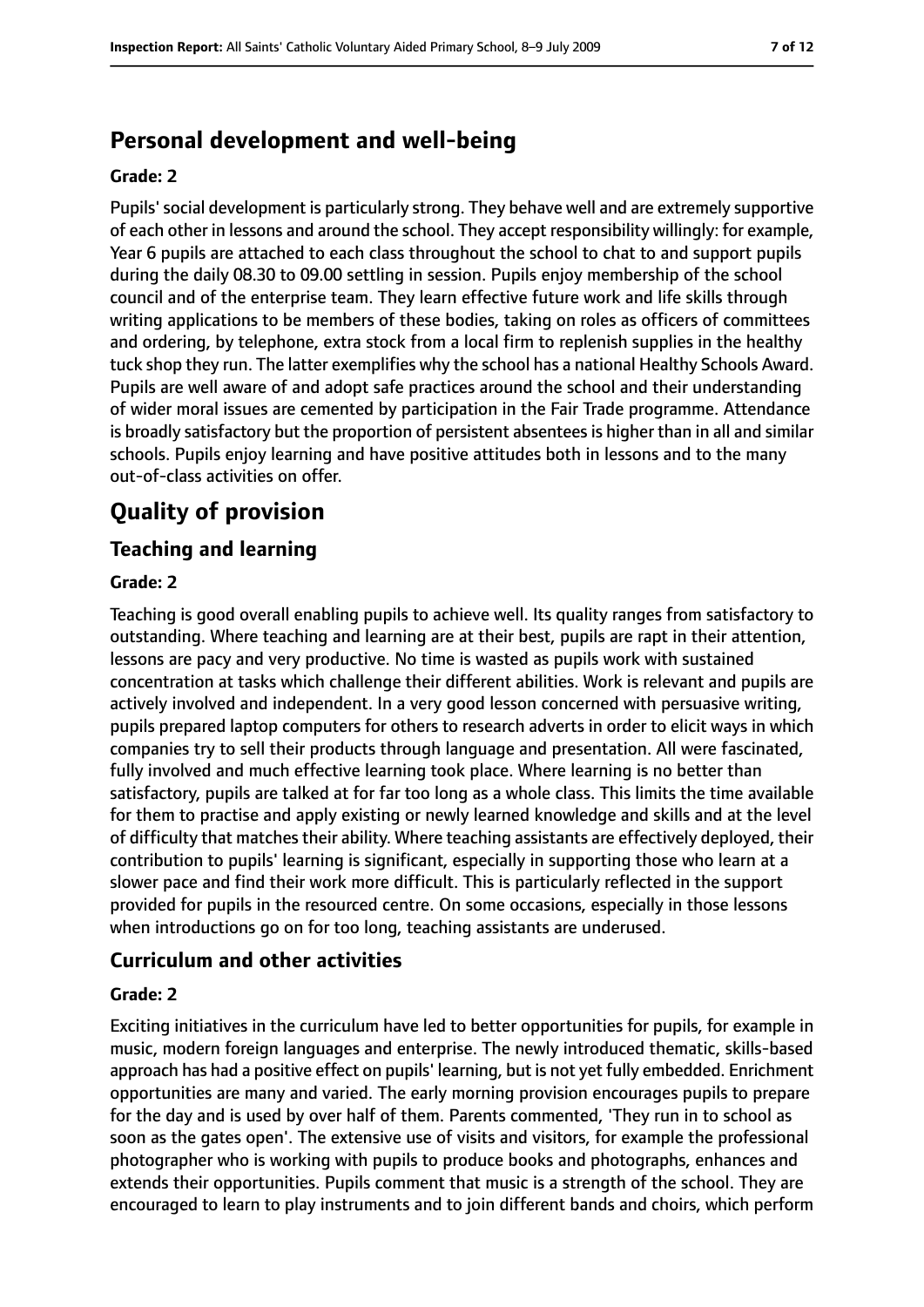in a variety of venues. Pupils appreciate the wide range of extra-curricular opportunities and comment on the number available. The curriculum meets the needs of all pupils and this is particularly so for the pupils in the resourced centre. Provision for pupils who have learning difficulties and/or disabilities is good.

#### **Care, guidance and support**

#### **Grade: 2**

The outstanding pastoral care provided is a key strength of the school. It results in pupils feeling safe and secure, free to grow in self-confidence and to establish very positive relationships. The first-class links the school establishes with parents and outside support agencies contribute extremely well to the good progress more vulnerable pupils make, including those with severe learning difficulties in the resourced unit. All safeguarding and child protection requirements are met and the school's management ensures that health and safety procedures are rigorous and that all possible risks are assessed thoroughly. The school's systems to manage behaviour work well. Although overall attendance has improved during this academic year, the strategies to reduce persistent absenteeism have not been sufficiently successful. The school rigorously tracks pupils' progress and monitors the achievements of various groups closely. This has enabled it to intervene appropriately to try to limit any underachievement and to set relevant targets for individual pupils in literacy and numeracy.

### **Leadership and management**

#### **Grade: 2**

There is a shared ambition amongst all staff to consistently improve standards, achievement and provision. The driving force behind this is the headteacher who is fully and ably supported by the deputy headteacher and the new leadership team. Testament to their effectiveness are the improvements made in pupils' overall standards and in their achievement over the last two years, during a time of considerable disruption due to building work, staff changes and new ways of working. Governors have supported the school very effectively during this time but also have not shied away from asking challenging questions about aspects of the school's work and performance. Inclusion is at the core of the school's work. The wrap-around care provided by both the before-and after-school clubs and the Children's Centre, enables pupils and their families to take full advantage of the school's facilities and provision. Community cohesion is good, excellent within the school and local community. Links with schools in the North East of England have been established and visits from representatives from French schools have added to pupils' and staffs' understanding of European culture. The school is racially harmonious and pupils' studies of different faiths help to break down any religious discrimination. Leaders and managers rigorously pursue improvements in the quality of teaching and have taken appropriate action to ensure that practice improves where required. Recent changes to the curriculum, initiated by senior and middle leaders have resulted in improvements in pupils' achievement. However, some relative weaknesses in standards in English and in the achievement of boys in Key Stage 1 are still to be effectively addressed. Parents have full confidence in the headteacher and his team. Many are particularly pleased with how well the school addresses their concerns and goes out of its way to help them support their children's learning and development.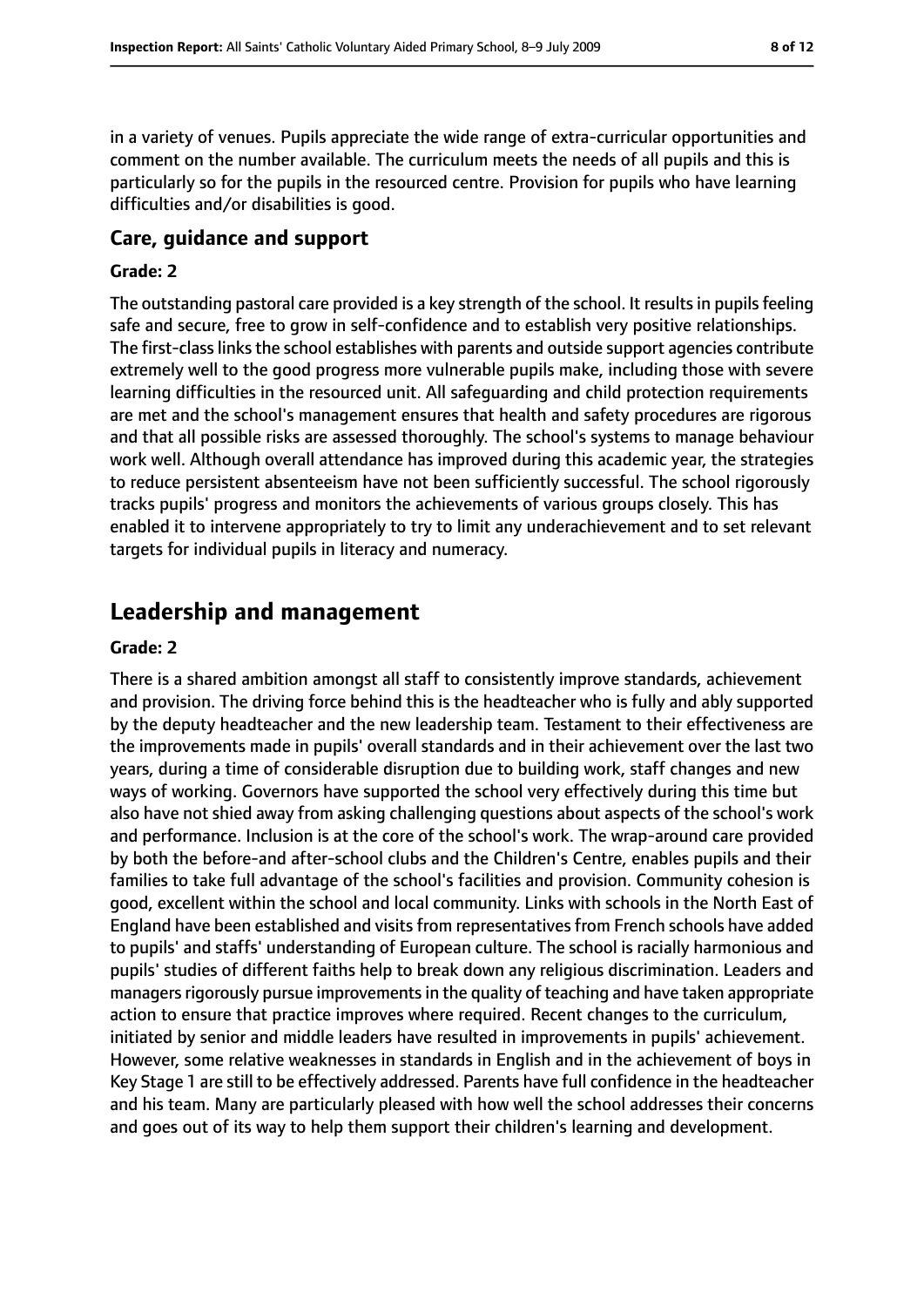**Any complaints about the inspection or the report should be made following the procedures set out in the guidance 'Complaints about school inspection', which is available from Ofsted's website: www.ofsted.gov.uk.**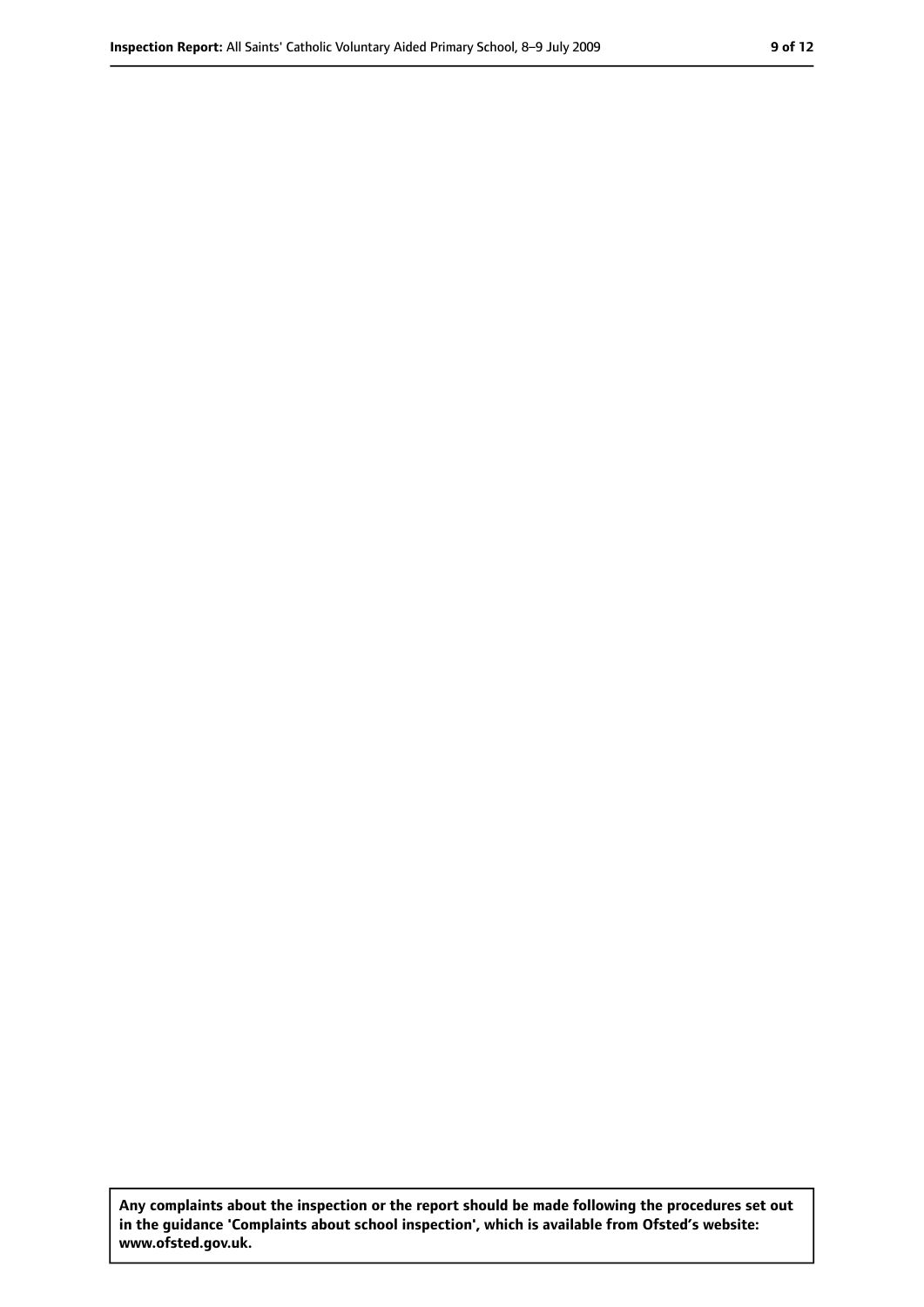# **Inspection judgements**

| Key to judgements: grade 1 is outstanding, grade 2 good, grade 3 satisfactory, and | <b>School</b>  |
|------------------------------------------------------------------------------------|----------------|
| arade 4 inadequate                                                                 | <b>Overall</b> |

### **Overall effectiveness**

| How effective, efficient and inclusive is the provision of<br>education, integrated care and any extended services in meeting the<br>needs of learners? |     |
|---------------------------------------------------------------------------------------------------------------------------------------------------------|-----|
| Effective steps have been taken to promote improvement since the last<br>inspection                                                                     | Yes |
| How well does the school work in partnership with others to promote learners'<br>well being?                                                            |     |
| The capacity to make any necessary improvements                                                                                                         |     |

# **Effectiveness of the Early Years Foundation Stage**

| How effective is the provision in meeting the needs of children in the<br><b>EYFS?</b>       |  |
|----------------------------------------------------------------------------------------------|--|
| How well do children in the EYFS achieve?                                                    |  |
| How good are the overall personal development and well-being of the children<br>in the EYFS? |  |
| How effectively are children in the EYFS helped to learn and develop?                        |  |
| How effectively is the welfare of children in the EYFS promoted?                             |  |
| How effectively is provision in the EYFS led and managed?                                    |  |

### **Achievement and standards**

| How well do learners achieve?                                                                               |  |
|-------------------------------------------------------------------------------------------------------------|--|
| The standards <sup>1</sup> reached by learners                                                              |  |
| How well learners make progress, taking account of any significant variations<br>between groups of learners |  |
| How well learners with learning difficulties and/or disabilities make progress                              |  |

#### **Annex A**

<sup>&</sup>lt;sup>1</sup>Grade 1 - Exceptionally and consistently high; Grade 2 - Generally above average with none significantly below average; Grade 3 - Broadly average to below average; Grade 4 - Exceptionally low.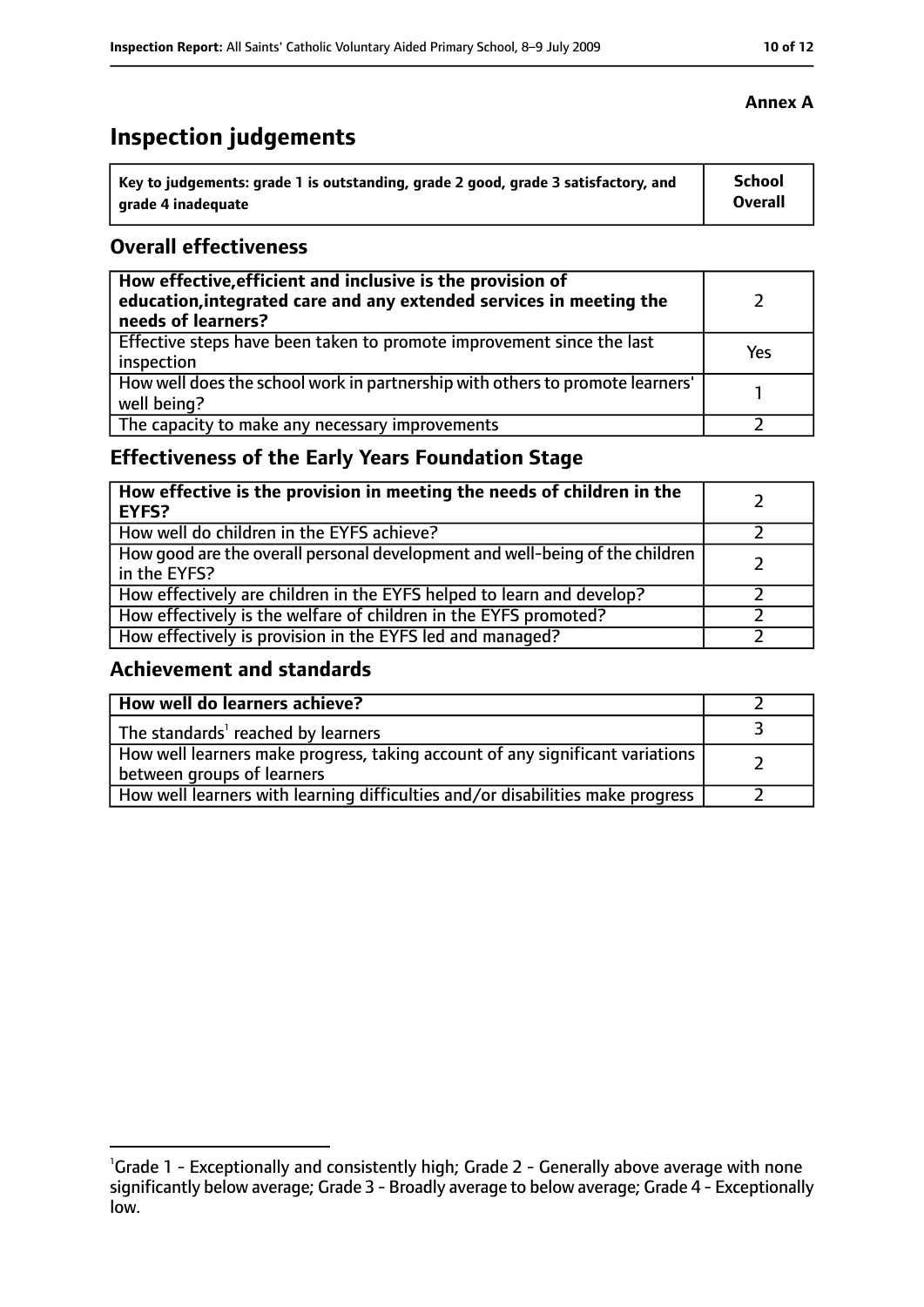# **Personal development and well-being**

| How good are the overall personal development and well-being of the<br>learners?                                 |  |
|------------------------------------------------------------------------------------------------------------------|--|
| The extent of learners' spiritual, moral, social and cultural development                                        |  |
| The extent to which learners adopt healthy lifestyles                                                            |  |
| The extent to which learners adopt safe practices                                                                |  |
| The extent to which learners enjoy their education                                                               |  |
| The attendance of learners                                                                                       |  |
| The behaviour of learners                                                                                        |  |
| The extent to which learners make a positive contribution to the community                                       |  |
| How well learners develop workplace and other skills that will contribute to<br>their future economic well-being |  |

# **The quality of provision**

| How effective are teaching and learning in meeting the full range of<br>learners' needs?              |  |
|-------------------------------------------------------------------------------------------------------|--|
| How well do the curriculum and other activities meet the range of needs and<br>interests of learners? |  |
| How well are learners cared for, quided and supported?                                                |  |

# **Leadership and management**

| How effective are leadership and management in raising achievement<br>and supporting all learners?                                              |     |
|-------------------------------------------------------------------------------------------------------------------------------------------------|-----|
| How effectively leaders and managers at all levels set clear direction leading<br>to improvement and promote high quality of care and education |     |
| How effectively leaders and managers use challenging targets to raise standards                                                                 |     |
| The effectiveness of the school's self-evaluation                                                                                               |     |
| How well equality of opportunity is promoted and discrimination eliminated                                                                      |     |
| How well does the school contribute to community cohesion?                                                                                      |     |
| How effectively and efficiently resources, including staff, are deployed to<br>achieve value for money                                          |     |
| The extent to which governors and other supervisory boards discharge their<br>responsibilities                                                  |     |
| Do procedures for safequarding learners meet current government<br>requirements?                                                                | Yes |
| Does this school require special measures?                                                                                                      | No  |
| Does this school require a notice to improve?                                                                                                   | No  |